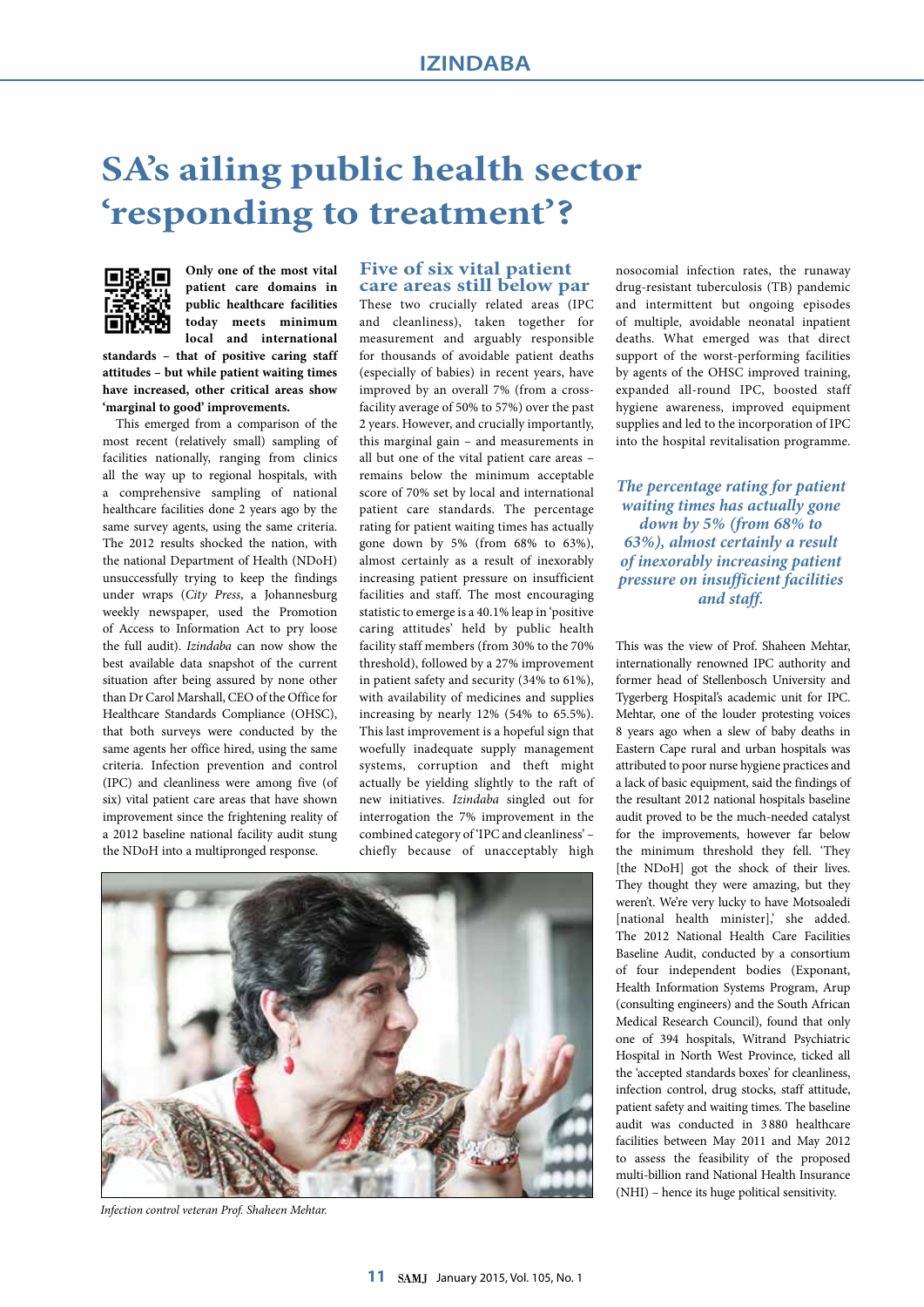#### **From 'annoying but true' to 'some progress' – expert**

Inspectors went around the country checking hospital infrastructure, the condition of medical equipment, opening hours, workload, staff numbers and standards. They found that only 32 of all the hospitals and clinics complied with infection control guidelines and that only two facilities could guarantee patient safety. According to Marshall, the second similar audit showing the improvements was done in August this year. Mehtar described the results of the original 2012 survey, especially the IPC results, as 'very annoying, but true', adding that the latest sampling 'seems to indicate some progress'. A founder member and chairperson of the Infection Control African Network (ICAN), chairperson of the World Health Organization (WHO)'s Sterile Service and filoviruses and personal protective equipment committees plus a co-author of the WHO's Waste Management Interim Guidelines, Mehtar said that WHO guidelines recommended one infection control professional (ICP) per 250 beds. South Africa (SA), however, had one ICP per hospital, 'whether it has 200 or 1 500 beds'.

'The point is that it's not nearly enough. Yes, it will cost billions to get this right, but think of the billions that will be spent treating avoidable hospital-acquired infections if we don't!' On the positive side, hand hygiene now stood at over 70% compliance (on average), the result of an ambitious awareness campaign, providing adequate handwash basins, soap and paper towels/driers, plus placing alcohol drop containers at every ward entrance and next to each high-care bed. 'I think they realised that here you have a very inexpensive investment that gives very handsome returns,' Mehtar added. Given the post-2012 interventions, strongly driven by Motsoaledi and his Director-General Malebona Precious Matsoso, there was now 'no reason for us not to have done exceptionally well in infection control. I do know that we are now leaders on the continent in a very sustained sort of way,' she added. Asked to outline how the hospital revitalisation programme had contributed to this, she said that refurbished/ redesigned hospitals plus all new hospitals now had vastly improved isolation facilities, good negative-pressure ventilation and better personal protection equipment, with improved and better monitored IPC policies.

Mehtar said that taking baseline TB prevalence into account, European hospitals had a nosocomial infection rate of 5/100 000 TB patients compared with SA's 1 000/100 000.

About 35% of all local admissions were TB smear-positive, with 7 - 9% resistant to multiple drug interventions. Some of her current research centred on quantifying the number of healthcare workers who were TB-positive and lobbying provinces to consider classifying all TB among healthcare workers as 'occupationally acquired'. Needlestick injury data also revealed that a quarter of all infected bloods were both HIV- and TB-positive, meaning that if healthcare workers were compromised, they were well advised not to work in TB wards.

*In an exclusive interview with*  **Izindaba***, Marshall revealed that her OHSC (initiated 6 years ago) had now covered 'about 20%' of the nation's public health facilities, benchmarking minimum norms and standards and then measuring the processes they'd put in place. She said her teams had targeted facilities at National Health Insurance pilot sites, particularly district hospitals, 'because this is where most people go and where most of the problems are'.*

#### **Update by new hospital standards chief**

In an exclusive interview with *Izindaba*, Marshall revealed that her OHSC (initiated 6 years ago) had now covered 'about 20%' of the nation's public health facilities, benchmarking minimum norms and standards and then measuring the processes they'd put in place. She said her teams had targeted facilities at NHI pilot sites, particularly district hospitals, 'because this is where most people go and where most of the problems are – you will know that they are not the best … probably the weakest. So it's not even random sampling (the 20%); we've not gone for the shining stars,' she added. Marshall said her outfit was not currently measuring outcomes (once regulations for the National Health Amendment Act are published, the OHSC will have powers to request data, audit facilities and measure outcomes, imposing severe penalties – including closing down facilities for non-compliance). An incentivised approach will eventually reward higher-performing facilities with increased budgets to ensure that money follows efficient service delivery.

Asked how she believed her office had contributed to improving infection control and hygiene, she said that after the 2012 facilities baseline report 'we produced a list of what facilities must have in order to maintain standards of infection control.

We now inspect for those things and check whether supplies and equipment are on site. We're talking detail like whether they have the right kinds of disinfectants – soap and water are not enough when we're talking about specialist care.'

Marshall emphasised that the comparison being done by *Izindaba* was based on a small v. large sampling of facilities (221 v. 3 880), and said her own office did not currently measure outcomes, but farmed this work out. 'We will when the [to be published] regulations empower us. What we're doing is ramping up our capacity, training inspectors. We're just appointing more staff now and moving into our own building,' she added. She said the National Health Amendment Act dictated that the OHSC inspect facilities every 4 years. 'We're not there to supply stats, we're there to determine which institutions comply with our norms and standards. I'd say that we've now probably got enough information to calibrate our instruments.' (The national core standards were drafted in 2008 and published in 2011.) Waxing philosophical, Marshall said this was 'not a long time, given what has been achieved, even if to me it felt like forever – but people tell me it's an amazingly short time to set up a new institution from scratch.' Responding to Mehtar's highlighting of the woeful inadequate number of infection control officers at larger hospitals, she said more had been appointed, 'but not as many as we should have – this is one of the things we'll start measuring. I can't tell you about IPCs per hospital … I know we've debated that … but I can't recall whether there's a proposal being put forward. Our position would be let's start somewhere.' She reiterated that the OHSC was 'pitching care at the level of district hospitals – we've deliberately resisted pressure to turn this into something pitched at academic institutions which generally do better.'

## **Training expanded and improved**

Mehtar said that since 2005 her department had trained hundreds of people in a basic 5-day IPC course and helped set up infection control forums in most provinces. She began an IPC Master's course at Stellenbosch 2 years ago, which had grown from half a dozen students to about 90 currently. Turning to the Ebola outbreak in West Africa, she said that because of the positions she held at the WHO, she had been asked to set up IPC training resource centres in Uganda and Sierra Leone and had been provided with 9 months of funding to do so. Working under the auspices of the ICAN, the training would begin in earnest in November 2014. Of the rampant West African outbreak, which is